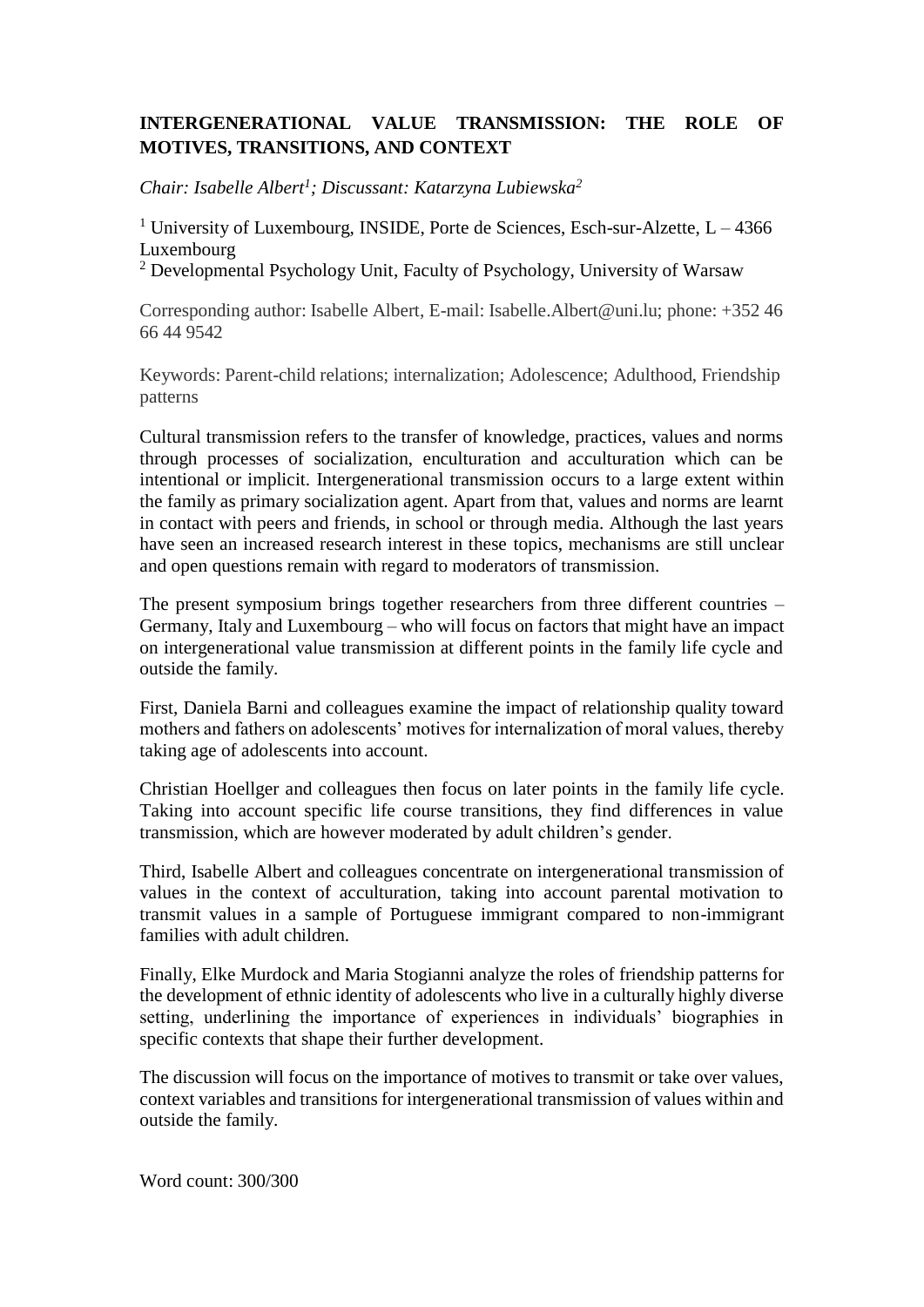#### **ADOLESCENTS' INTERNALIZATION OF MORAL VALUES IN THE FAMILY CONTEXT: THE ROLE OF PATERNAL AND MATERNAL RELATIONSHIPS.**

*Barni D. <sup>1</sup> , Russo C. <sup>1</sup> , Zagrean I. <sup>1</sup> , Danioni F. <sup>2</sup>*

<sup>1</sup> Department of Human Sciences, LUMSA University of Rome – Italy <sup>2</sup> University Centre of Family Studies and Research, Catholic University of Milan – Italy

Corresponding author: Daniela Barni, LUMSA University, Piazza delle Vaschette, 101  $-$  00193 Rome. E-mail:  $d.barni@lumsa.it$ , phone:  $(+39)0668422258$ , fax: (+39)0668422329

Keywords: Moral values, Internalization, Parent-child relationships, Adolescence.

Moral values in adolescence are of great importance in the study of moral development and intergenerational relationships. However, motivational dynamics of adolescents' moral values internalization have been mostly neglected in the past research. Nevertheless, internalization of values, which is the process through which adolescents accept parental and societal values and integrate them into their sense of self, might be guided by different motivations: external and introjected motivations, where compliance with values is experienced as being externally controlled or related to a sense of internal obligation; identified and integrated motivations, where values are fully and authentically internalized into the self. Research is consistent in showing that true endorsement of values positively relates to adolescents' psychosocial adjustment and wellbeing.

This study focused on adolescents' motives behind moral values internalization and analyzed their associations with parent-adolescent relationship quality, by considering both paternal and maternal relationships. Despite the extant discussions on the importance of family context in the moral development, this is the first study considering both parents and several aspects of parent-child relationships (i.e., closeness and promotion of volitional functioning) in adolescents' motivations for moral values internalization. Participants were 789 Italian adolescents (54.5% females; 14-19 years), who completed a self-report questionnaire including the Moral Values Internalisation Questionnaire (Hardy, Padilla-Walker, & Carlo, 2008), the Inclusion of Other in the Self Scale (Aron, Aron, & Smollan, 1992) and the Autonomy-Support Scale (Grolnick, Ryan, & Deci, 1991).

Results showed that adolescents were mainly guided by identified and integrated motivations in value internalization. As shown by regression analyses, maternal relationship quality supported identified and integrated value internalization to a greater extent compared to the relationship with the father. Adolescents' age, but not sex, moderated the relations between maternal relationship dimensions and identified and integrated motivations. Implications for parenting and intergenerational transmission of values will be discussed.

Word count: 299/300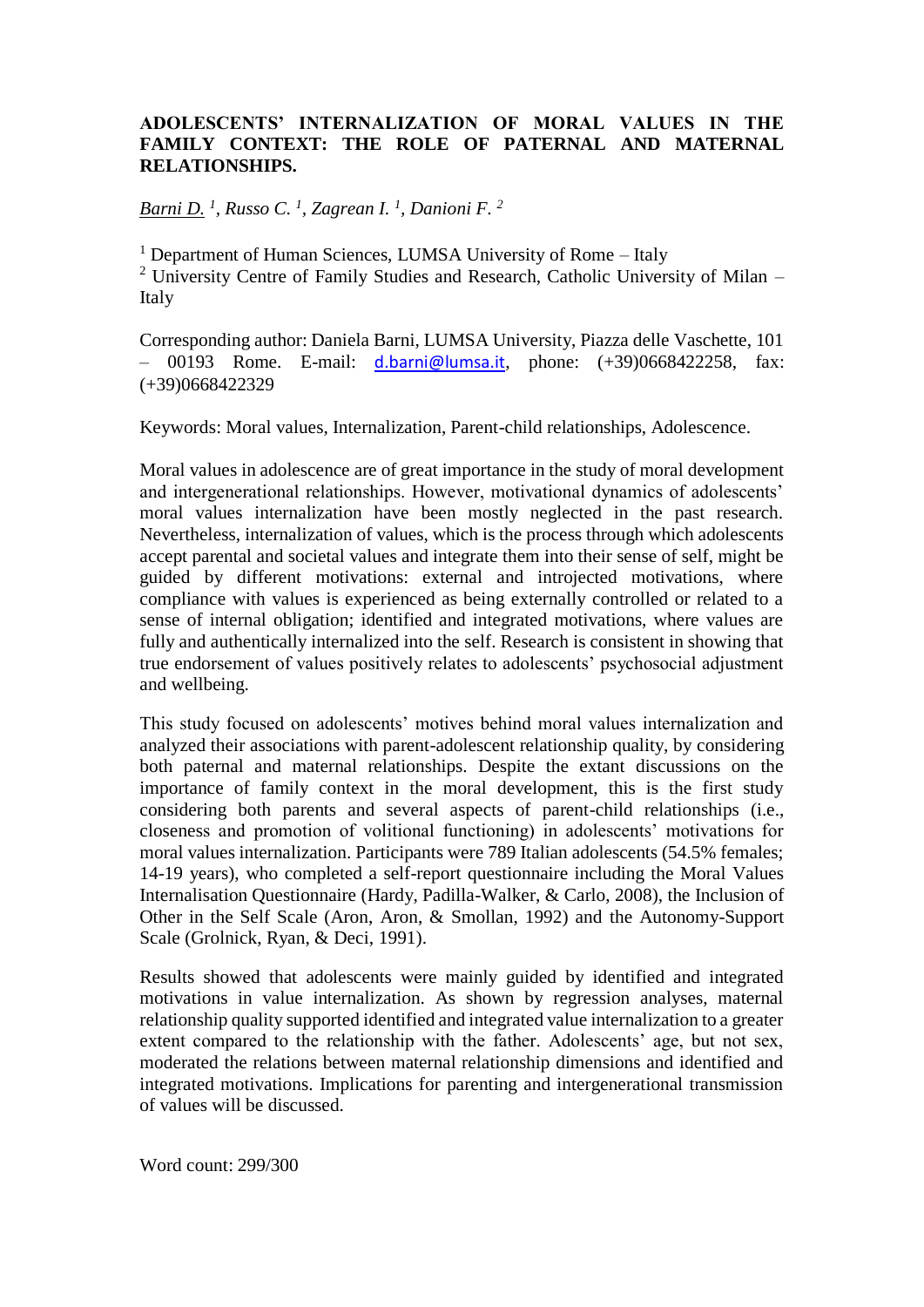## **LIFE COURSE TRANSITIONS AS AN INFLUENCING FACTOR ON INTERGENERATIONAL VALUE TRANSMISSION**

*Hoellger, C. <sup>1</sup> , Sommer, S. <sup>1</sup> , Buhl, H. M., <sup>1</sup>*

<sup>1</sup> Pädagogische Psychologie und Entwicklungspsychologie unter Berücksichtigung der Geschlechterforschung, University of Paderborn, Warburger Straße 100, D-33098 Paderborn, Germany

Corresponding author: Christian Hoellger, [christian.hoellger@uni-paderborn.de](mailto:christian.hoellger@uni-paderborn.de) ,  $(+49)$  52 51 / 60 - 43 97

Keywords: Parent-child relations, Adulthood, Transitions, Schwartz value survey, Gender

Several studies (e.g., Barni et al., 2011) examined intergenerational value transmission. Most studies focused on value transmission during childhood, adolescence or young adulthood. Little is known about intergenerational value transmission when the children are adult. Although some studies focused on the role of life course transitions in the parent-child relationship (e.g., Buhl, 2000; Kaufman & Uhlenberg, 1998), there is a lack of the knowledge about the linkage between life course transitions and value transmission. Therefore, our investigation concentrates on intergenerational value transmission between children in young and middle adulthood and their parents. It is asked for the effect of life course transitions, like marriage or adult children become to be parent, on value transmission.

The sample consisted of  $N = 1047$  dyads. A number of 600 children (53.8% women) as well as 542 mothers and 505 fathers took part. The age of the children ranged between 25 and 49 years. The standardized questionnaires in German language were responded separately from adult children and their parents. To measure value orientation a short version of the Schwartz Value Survey, including 10 items (Held et al., 2009), was used. The life course transitions were measured by single item questions.

According with other studies (Albert & Ferring, 2012; Roest, Dubas & Gerris, 2009) value transmission was operationalized as value consensus, which was determined by dyadic correlations. First analysis show that life course transitions are linked to differences in value transmission. The extent of the influence of marriage on value transmission, was moderated by children's gender.

The results are discussed regarding to the specific background of adult child-parentrelationship.

Word count: 263/300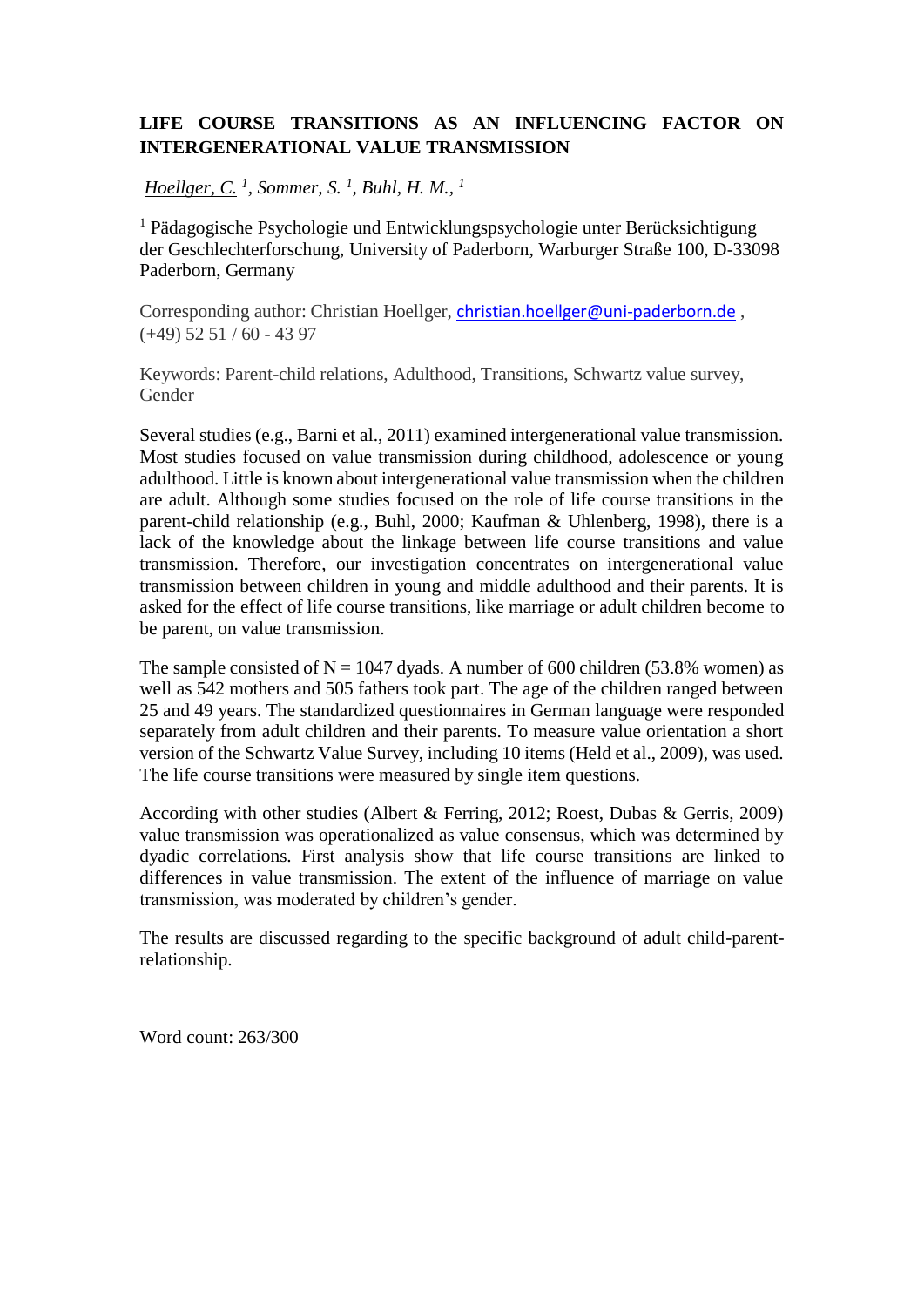# **INTERGENERATIONAL VALUE TRANSMISSION AND THE ROLE OF MOTIVATIONAL PROCESSES IN MIGRANT AND NON-MIGRANT FAMILIES.**

*Albert I. <sup>1</sup> , Barros S.<sup>1</sup> , Coimbra S. <sup>2</sup>*

<sup>1</sup> University of Luxembourg, INSIDE, Porte de Sciences, Esch-sur-Alzette,  $L - 4366$ Luxembourg <sup>2</sup> University of Porto, Portugal

Corresponding author: Isabelle Albert, [Isabelle.Albert@uni.lu](mailto:Isabelle.Albert@uni.lu); (+352) 46 66 44 9542

Keywords: Internalization, Parent-child relations, Adulthood, Value transfer, **Motivation** 

The intergenerational transmission of values from one generation to the next is essential for the continuity of a society as it facilitates communication between members of different generations and within families, where shared values constitute a part of the family identity. In the context of acculturation, traditions can provide a secure base for migrants who have to adapt to a new living context. On the one hand, parents in migrant families might find it particularly important to transmit traditional values to the next generation, on the other hand offspring can be confronted with diverse value orientations in the receiving culture, and therefore special efforts might be needed to transmit traditional values.

The current study is part of the larger FNR-funded IRMA project and presents a crosscultural comparison of  $n = 154$  triads of parents and their (young) adult children from Luxembourgish native and Portuguese immigrant families in Luxembourg, as well as a subsample of Portuguese families living in Portugal. Participants from both generations filled out a standardized questionnaire assessing general value orientations, perceived value similarity as well as parental motivation to transmit respectively children's motivation to take over parental values.

Results showed that parental motivation to transmit values was particularly high in Portuguese families (in Portugal and Luxembourg), although no differences in perceived value similarity between the three subsamples occurred. Whereas parental motivation for transmission was related to the value of tradition in all three subsamples, perceived similarity between parents and their adult children was related to their selforiented values. Concerning consensus in value profiles, the role of motivational processes will be further explored, and effects of culture and migration will be discussed in an integrative framework of intergenerational relations in light of migration and ageing.

Word count: 286/300